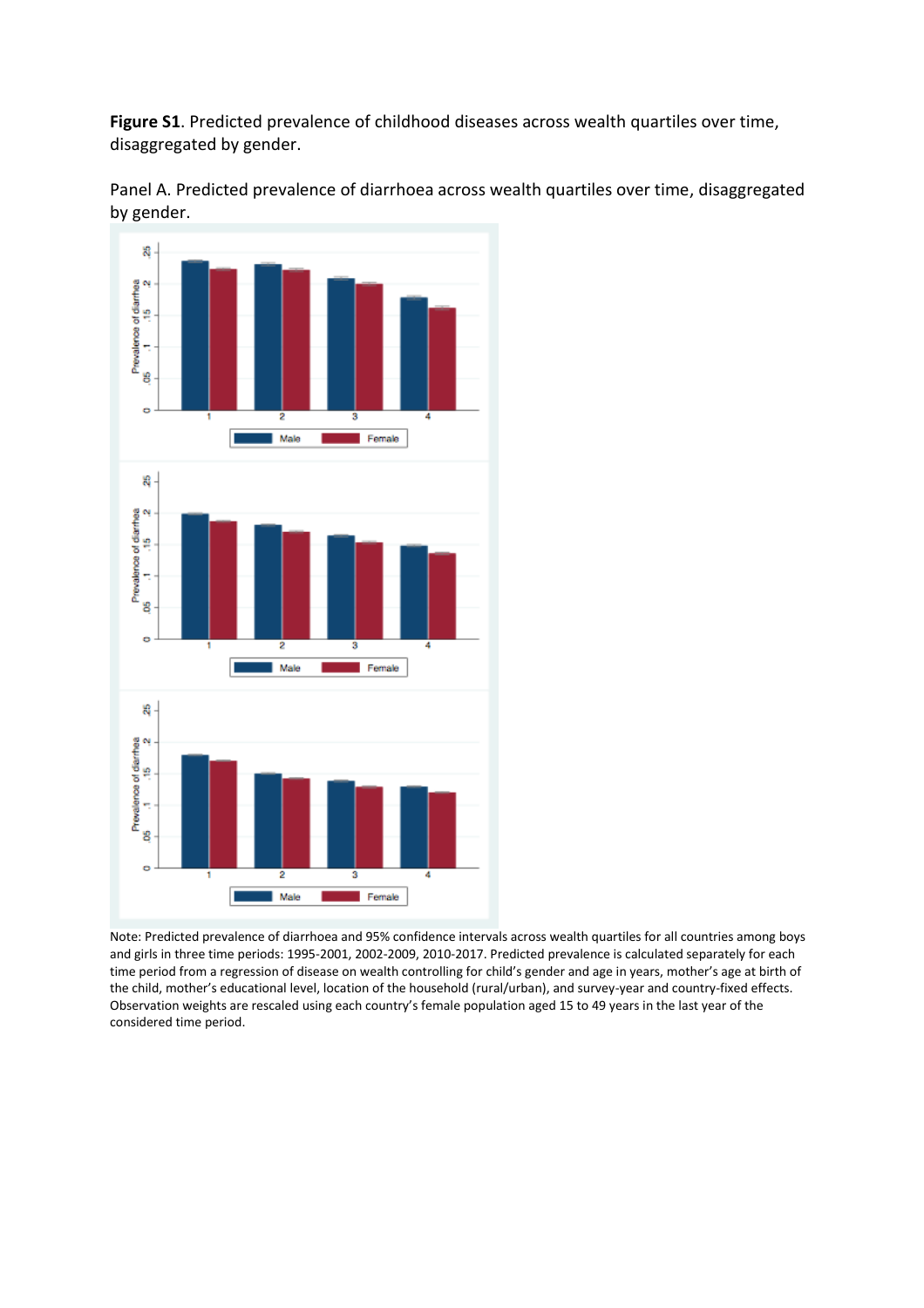



Note: Predicted prevalence of ARI and 95% confidence intervals across wealth quartiles for all countries among boys and girls in three time periods: 1995-2001, 2002-2009, 2010-2017. Predicted prevalence is calculated separately for each time period from a regression of disease on wealth controlling for child's gender and age in years, mother's age at birth of the child, mother's educational level, location of the household (rural/urban), and survey-year and country-fixed effects. Observation weights are rescaled using each country's female population aged 15 to 49 years in the last year of the considered time period. ARI – acute respiratory infections.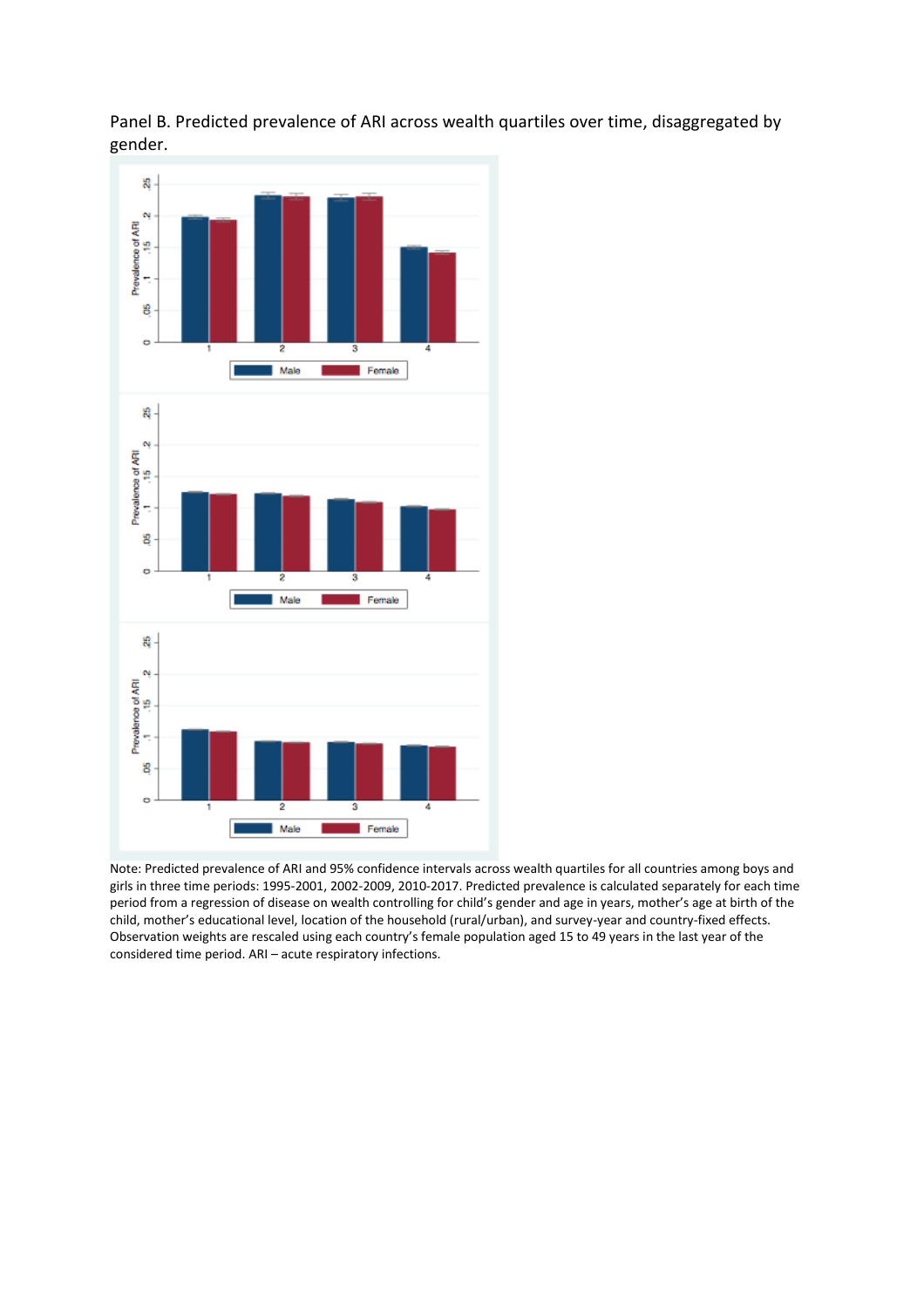



Note: Predicted prevalence of fever and 95% confidence intervals across wealth quartiles for all countries among boys and girls in three time periods: 1995-2001, 2002-2009, 2010-2017. Predicted prevalence is calculated separately for each time period from a regression of disease on wealth controlling for child's gender and age in years, mother's age at birth of the child, mother's educational level, location of the household (rural/urban), and survey-year and country-fixed effects. Observation weights are rescaled using each country's female population aged 15 to 49 years in the last year of the considered time period.